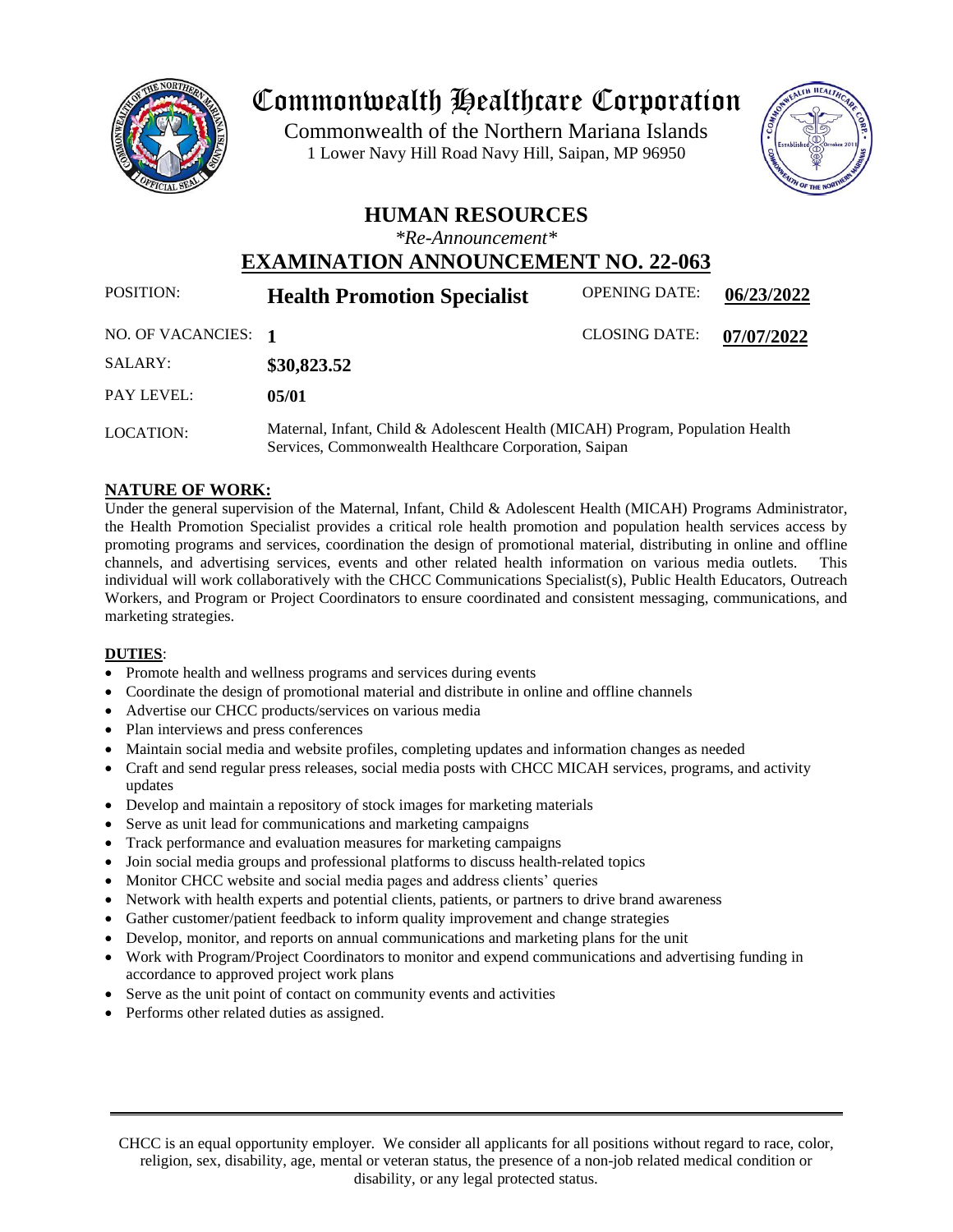#### **QUALIFICATION REQUIREMENTS**:

Any combination equivalent to graduation from an accredited college or university with Bachelor's Degree in Health Education, Health Promotions, Communications, or related field. One (1) year of experience in health education and/or related experience.

#### **KNOWLEDGE, SKILL & ABILITY:**

- **Administration and Management** Knowledge of business and management principles involved in strategic planning, resource allocation, human resources modeling, leadership technique, production methods, and coordination of people and resources.
- **Clerical** Knowledge of administrative and clerical procedures and systems such as word processing, managing files and records, stenography and transcription, designing forms, and other office procedures and terminology.
- **English Language** Knowledge of the structure and content of the English language including the meaning and spelling of words, rules of composition, and grammar.

#### **OTHER:**

- Proven work experience as a Marketing or Communications Specialist or similar role
- Hands-on experience with web content and management tools
- Proficiency in Microsoft Office
- Experience with marketing campaigns on social media
- Excellent verbal and written communication skills
- Good presentation skills

#### **CONDITIONAL REQUIREMENTS:**

Employment is contingent upon successful clearing of pre-employment health screening (Covid-19 vaccine required) and drug screening in accordance with CHCC policy.

#### **OTHERS:**

This position is a Full-Time employment status and requires at least 40 hours per week. This position is **"Covered"**, or is eligible to receive overtime compensation pursuant to the Fair Labor Standards Act (FLSA) of 1938 Federal Law. Regular operating hours of the Commonwealth Healthcare Corporation will be Monday to Friday from 7:30am to 4:30pm, however facility hours are 24 hours / 7 day per week. The **Health Promotion Specialist** position will be required to work a fixed work schedule; incumbent can opt to have a Compressed Work Schedule enabling full-time employees to complete basic 80-hour bi-weekly work requirement in less than 10 days. This work schedule however is subject to change with or without notice based on the Employer's business requirement and/or by the demands of the employee's job. This position is paid on a bi-weekly basis (2-week period). CHCC adheres to all applicable deductions such as C.N.M.I. Tax, Federal Tax, Medicare and Social Security; subject to funding availability through federals funds awarded to the *CDC-RFA-IP19-1901 Immunization and Vaccines for Children,* not to exceed 06/30/2024 and the *Maternal and Child Health Services* not to exceed 09/30/2022.

#### *Note(s):*

- *Three-fourths 20 CFR 655, Subpart E: "Workers will be offered employment for a total number of work hours equal to at least three fourths of the workdays of the total period that begins with the first workday after the arrival of the worker at the place of*  employment or the advertised contractual first date of need, whichever is later, and ends on the expiration date specified in the *work contract or in its extensions, if any."*
- *Employer-Provided Items 655.423(k): Requires Employer provide to the worker, without charge or deposit charge, all tools, supplies and equipment required to perform the duties assigned.*

#### **INTERESTED PERSONS SHOULD SEND THEIR CURRENT APPLICATION FORMS TO:**

Office of Human Resources

Commonwealth Healthcare Corporation

1 Lower Navy Hill Road, Navy Hill, Saipan, MP, 96950

Operation Hours: Monday Through Friday 7:30 AM – 4:30 PM and CLOSED on weekends/holidays.

*Employment Application Forms will be available 24/7 at the employer's hospital facility's Main Cashier Office (entrance/exit point for all)*

CHCC is an equal opportunity employer. We consider all applicants for all positions without regard to race, color, religion, sex, disability, age, mental or veteran status, the presence of a non-job related medical condition or disability, or any legal protected status.